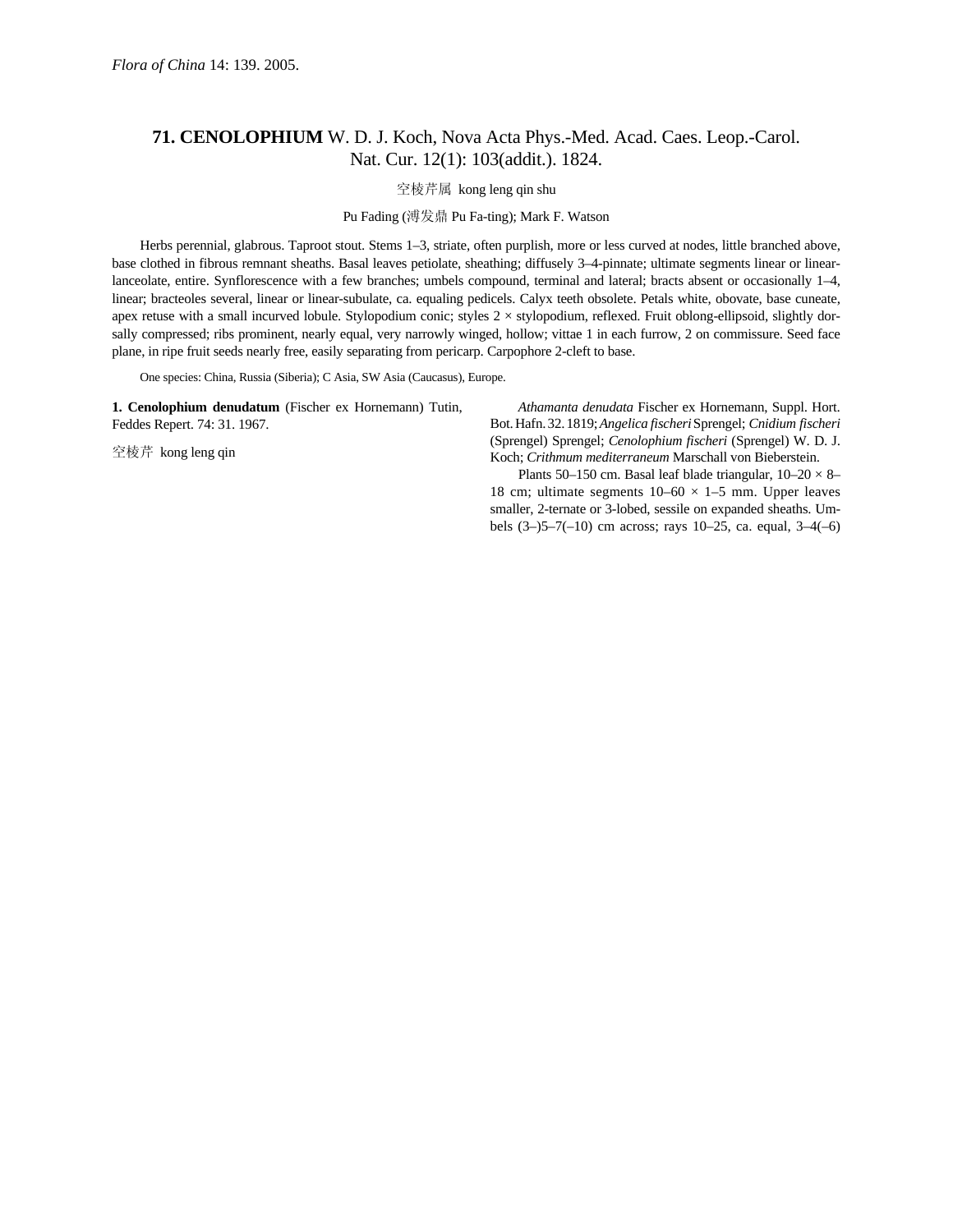cm; bracteoles 5–7; umbellules 12–16-flowered. Fruit 3.5–5  $\times$ 1.5–2.5 mm. Fl. and fr. Jul–Aug.

Forests, marshes, riparian grasslands; 400–1800 m. Xinjiang [Russia (Siberia); C Asia, SW Asia (Caucasus), Europe].